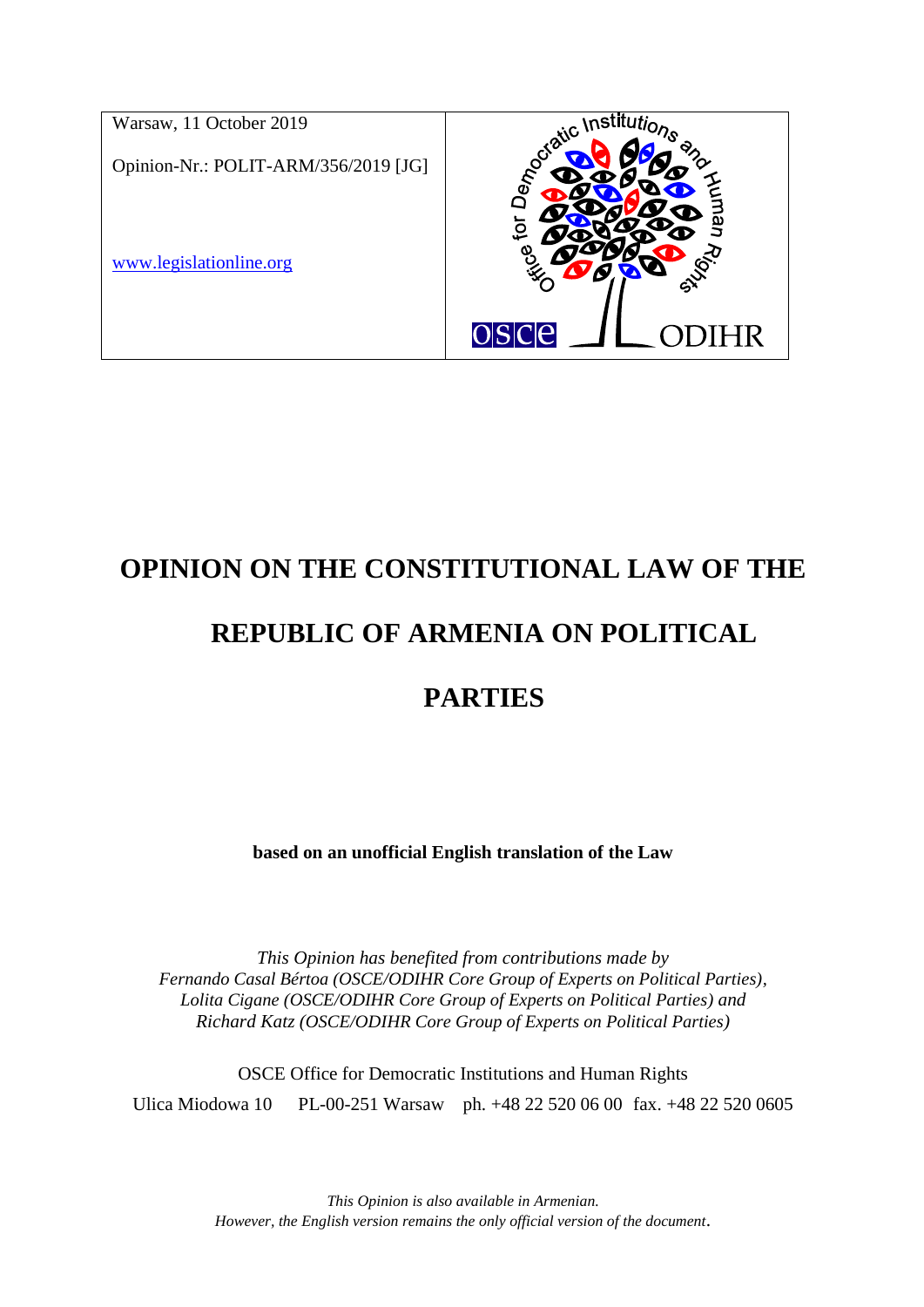## **TABLE OF CONTENTS**

| 4.2. |  |  |
|------|--|--|
|      |  |  |
|      |  |  |

Annex: Constitutional Law of the Republic of Armenia on Political Parties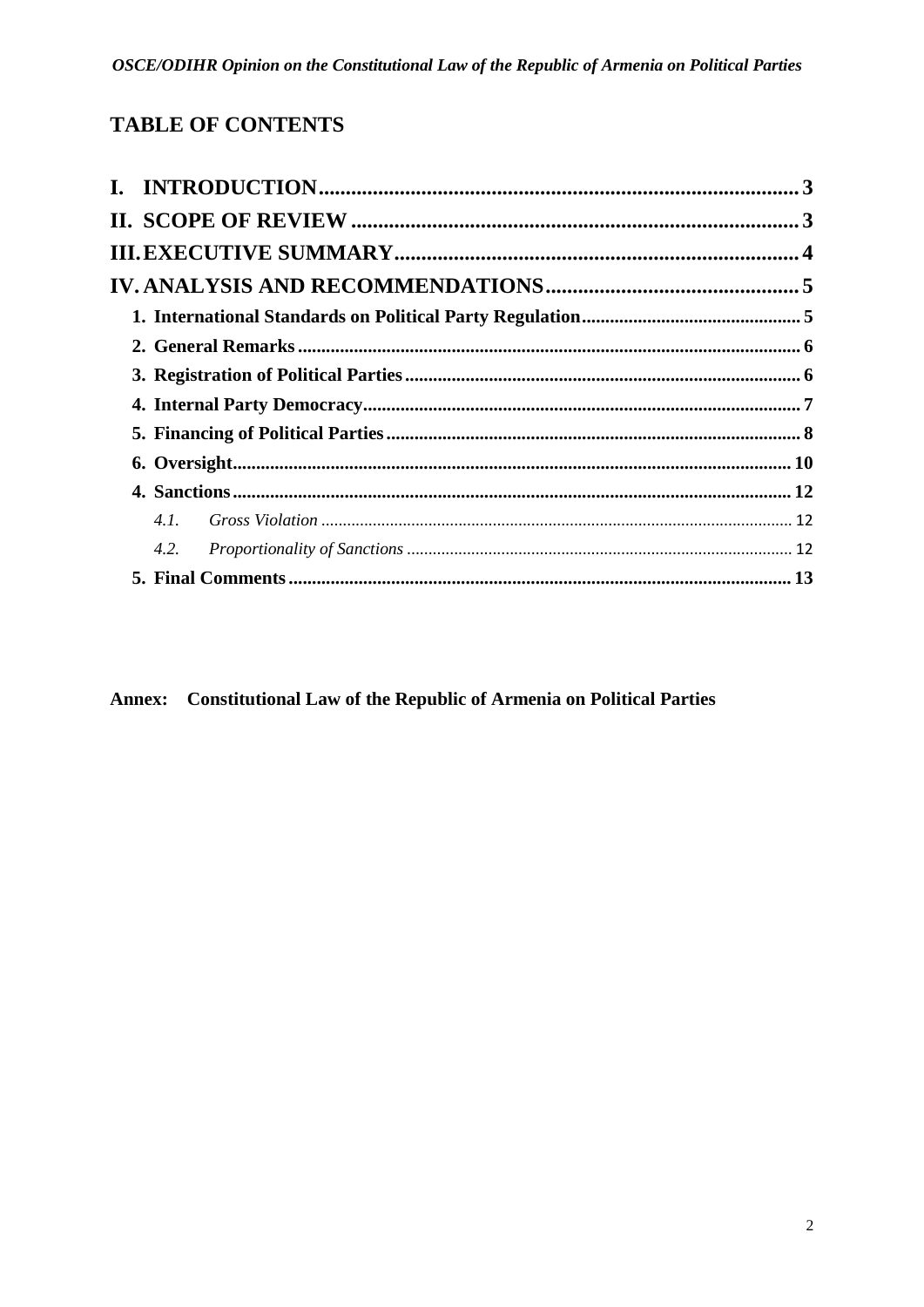## **I. INTRODUCTION**

- <span id="page-2-0"></span>1. *By letter of 12 September 2019, the Chair of the State and Legal Committee of the National Assembly of Armenia requested the OSCE Office for Democratic Institutions and Human Rights (hereinafter "OSCE/ODIHR") to review the Constitutional Law of the Republic of Armenia on Political Parties (hereinafter "the Law").*
- 2. *On 13 September 2019, the OSCE/ODIHR responded to this request, confirming the Office's readiness to prepare a legal opinion on the compliance of the Law with OSCE commitments and international human rights standards.*
- 3. *In 2016, OSCE/ODIHR, together with the European Commission for Democracy through Law, had already reviewed an earlier draft of the Law and released a Joint Opinion on the Draft Constitutional Law on Political Parties of Armenia (hereinafter "2016 Joint Opinion"). 1*
- <span id="page-2-1"></span>4. *This Opinion was prepared in response to the above request. The OSCE/ODIHR conducted this assessment within its mandate.*

## **II. SCOPE OF REVIEW**

- 5. The scope of this Opinion covers only the Law, submitted for review. Thus limited, the Opinion does not constitute a full and comprehensive review of the entire legal and institutional framework governing political party regulations in Armenia.
- 6. The Opinion raises key issues and provides indications of areas of concern. In the interest of conciseness, the Opinion focuses more on those provisions that require improvements rather than on the positive aspects of the Law. The Opinion will concentrate on issues which have been raised in the 2016 Joint Opinion and have not been addressed in the adopted legislation which was submitted for review. The ensuing recommendations are based on international standards and practices related to political party regulation. The Opinion will also seek to highlight, as appropriate, good practices from other OSCE participating States in this field.
- 7. Moreover, in accordance with the Convention on the Elimination of All Forms of Discrimination against Women<sup>2</sup> (hereinafter "CEDAW") and the 2004 OSCE Action Plan for the Promotion of Gender Equality and commitments to mainstream a gender perspective into OSCE activities, the Opinion analyses the potentially different impact of the Law on women and men.<sup>3</sup>
- 8. This Opinion is based on an unofficial English translation of the Law which is attached to this document as an Annex. Errors from translation may result. This Opinion is also available in Armenian. However, the English version remains the only official version of the document.

**<sup>.</sup>** <sup>1</sup> Joint Opinion on the Draft Constitutional Law on Political Parties of Armenia, 12 December 2016, available at [http://www.legislationline.org/documents/id/20087.](http://www.legislationline.org/documents/id/20087)

<sup>2</sup> *UN Convention on the Elimination of All Forms of Discrimination against Women* (hereinafter "CEDAW"), adopted by General Assembly resolution 34/180 on 18 December 1979. The Republic of Armenia acceded to this Convention on13 September 1993.

<sup>3</sup> See par 32 of the OSCE Action Plan for the Promotion of Gender Equality adopted by Decision No. 14/04, MC.DEC/14/04 (2004), available at [http://www.osce.org/mc/23295?download=true.](http://www.osce.org/mc/23295?download=true)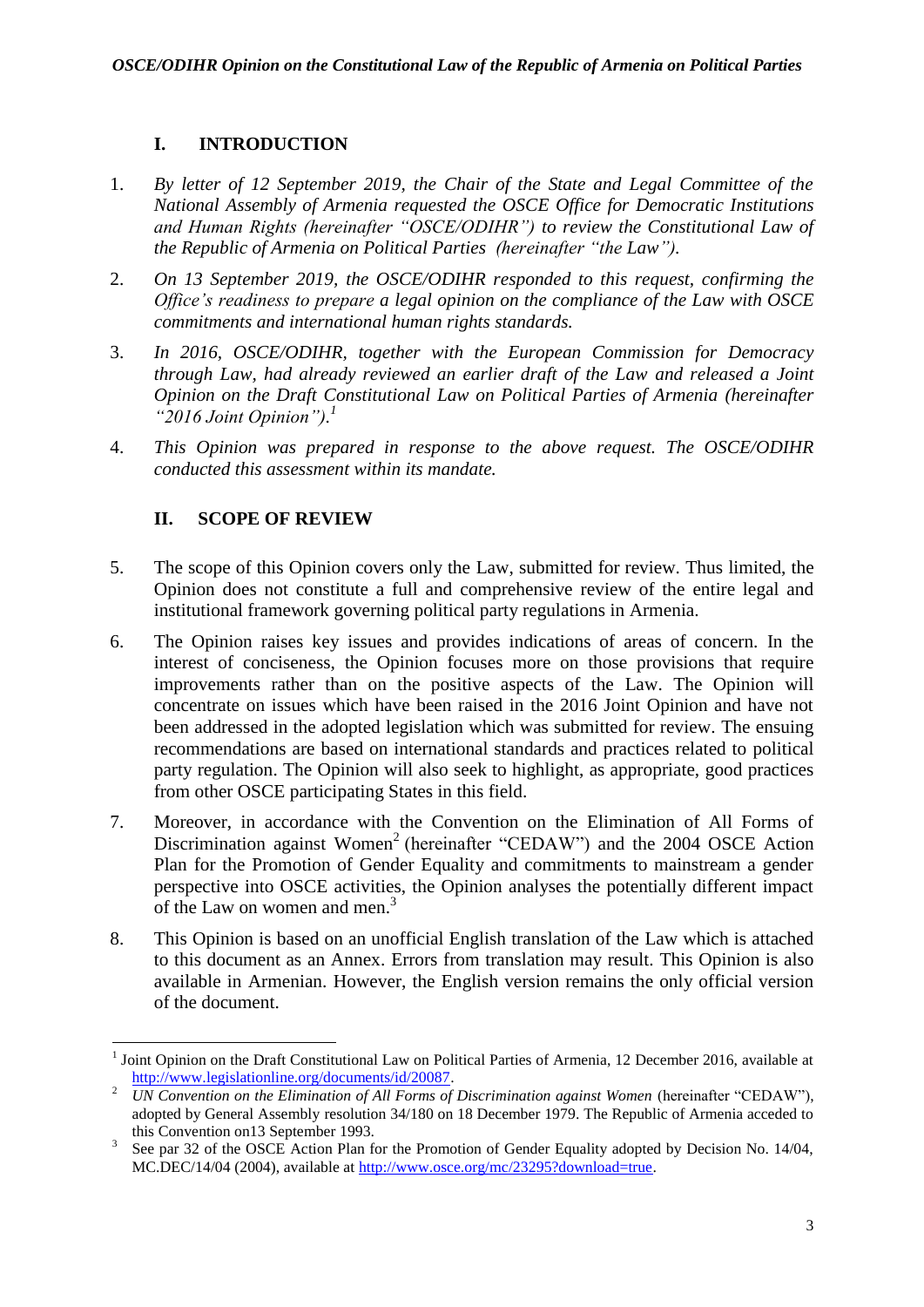9. In view of the above, the OSCE/ODIHR would like to make mention that this Opinion does not prevent the OSCE/ODIHR from formulating additional written or oral recommendations or comments on the respective legal acts or related legislation of Armenia that the OSCE/ODIHR may wish to make in the future.

## <span id="page-3-0"></span>**III. EXECUTIVE SUMMARY**

- 10. At the outset, OSCE/ODIHR welcomes that the legal framework currently in place in Armenia implements several recommendations made in the 2016 Joint Opinion. If adequately implemented, many aspects of the Law can contribute to greater autonomy for political parties and to levelling the playing field among them. However, significant shortcomings are apparent, in particular, in the area of monitoring and oversight of political party finances, which is a vital part of any functioning legal framework in the area of political parties. Additionally, it should be ensured that a catalogue of proportionate sanctions is applicable in cases of violations of the Law.
- 11. More specifically, and in addition to what was stated above, OSCE/ODIHR makes the following recommendations to further enhance the Law:
	- A. To amend the Law to state that a majority or qualified majority of votes of the founders of a political party attending the founding congress is sufficient for the establishment of a political party and to remove other overly burdensome requirements for founding and registering a political party; [pars 18-20]
	- B. To remove overly detailed regulation of a political party's governing bodies and decision-making processes; [pars 21-22]
	- C. To introduce measures aimed at increasing the political participation of women, persons with disabilities and youth; [pars 28-29]
	- D. To considerably strengthen the system of financial oversight by vesting the oversight body with investigative powers which are clearly spelled out and by detailing the procedure for receiving and investigating complaints; [par 30-32 ]
	- E. To make the allocation of public funding conditional upon the adequate fulfillment of reporting requirements as well as compliance with relevant accounting and auditing prior to receiving public funds; [pars 33-34]
	- F. To state that, at a minimum, the OAS should have the power to initiate an audit if it receives credible information of falsified reports or other serious financial violations; [par 35]
	- G. To amend the Law so that the term "gross nature of the violation of the law" reflects the gravity of the violation; [par 38]
	- H. To ensure a catalogue of dissuasive and effective sanctions is applicable, which are proportionate to violations of the Law, in particular, of reporting and disclosure obligations; [par 39-42] and
	- I. To remove the requirement of "active legal capacity" as a prerequisite to being a member of a political party [par 43].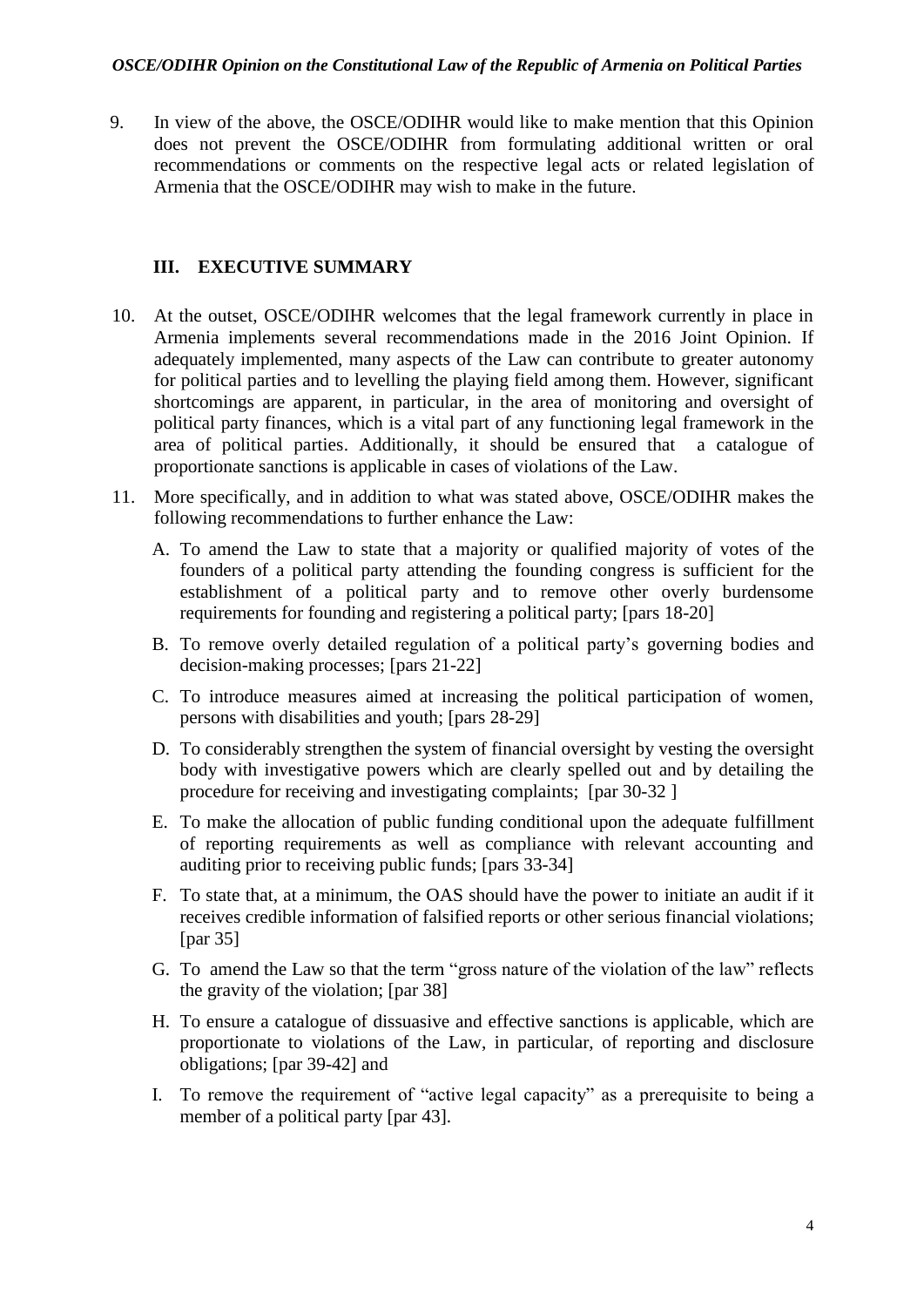*Additional Recommendations, highlighted in bold, are also included in the text of the opinion.*

## <span id="page-4-0"></span>**IV. ANALYSIS AND RECOMMENDATIONS**

### <span id="page-4-1"></span>**1. International Standards on Political Party Regulation**

- 12. This Opinion analyses the Law on Political Parties with regard to its compatibility with international, in particular, Council of Europe, obligations and standards on the prevention of corruption in politics, political party and campaign financing, as well as with key OSCE commitments. In this regard, good practices from other OSCE participating States and Council of Europe member States are also taken into account.
- 13. Article 22 of the International Covenant on Civil and Political Rights<sup>4</sup> and Article 11 of the European Convention on Human Rights  $(ECHR)^5$  set standards regarding the right to freedom of association, which protects the rights of political parties as special types of associations and their members. Pursuant to Article 7 par 3 of the United Nations (UN) Convention against Corruption<sup>6</sup> "[e]ach State Party shall also consider taking appropriate legislative and administrative measures, consistent with the objectives of this Convention and in accordance with the fundamental principles of its domestic law, to enhance transparency in the funding of candidatures for elected public office and, where applicable, the funding of political parties". The UN Convention on the Rights of Persons with Disabilities (CRPD) contains State obligations in the area of political participation of persons with disabilities.<sup>7</sup> This Opinion further takes into consideration OSCE commitments, in particular, on the protection of the freedom of association (Copenhagen Document, par 9.3) <sup>8</sup> Within the OSCE context, the Ministerial Council's Decision 7/09 on women's participation in political and public life is also of interest.<sup>9</sup>
- 14. In addition, soft-law standards in the area of political party regulation can be found in the recommendations of the UN, Council of Europe and OSCE bodies and institutions. At the UN level, these include General Comment No. 25 of the UN Human Rights Committee on the right to participate in public affairs, voting rights and the right of

1

<sup>4</sup> International Covenant on Civil and Political Rights adopted by the UN General Assembly by resolution 2200A (XXI) of 16 December 1966. Armenia acceded to the Convention on 23 June 1993.

<sup>5</sup> Council of Europe's Convention for the Protection of Human Rights and Fundamental Freedoms, entered into force on 3 September 1953. The Convention was ratified by Armenia on 26 April 2004.

<sup>6</sup> UN Convention against Corruption, adopted on 31 October 2003, ratified by Armenia on 8 March 2007, available at:

[http://www.unodc.org/documents/treaties/UNCAC/Publications/Convention/08-50026\\_E.pdf.](http://www.unodc.org/documents/treaties/UNCAC/Publications/Convention/08-50026_E.pdf)

<sup>&</sup>lt;sup>7</sup> Convention on the Rights of Persons with Disabilities, 13 December 2006, entered into force 3 May 2008, available at the contract of the contract of the contract of the contract of the contract of the contract of the contract of the contract of the contract of the contract of the contract of the contract of the contract of t

[https://www.ohchr.org/EN/HRBodies/CRPD/Pages/ConventionRightsPersonsWithDisabilities.aspx#12;](https://www.ohchr.org/EN/HRBodies/CRPD/Pages/ConventionRightsPersonsWithDisabilities.aspx#12) Armenia ratified the CRPD on 20 September 2010 (hereinafter "CRPD").

<sup>8</sup> 1990 OSCE Copenhagen Document (29 June 1990) 29 ILM 1305, available at http://www.osce.org/odihr/elections/14304?download=true.

<sup>&</sup>lt;sup>9</sup> OSCE Ministerial Council Decision 7/09, 2 December 2009, Women's participation in political and public life, available a[t https://www.osce.org/mc/40710?download=true](https://www.osce.org/mc/40710?download=true) (hereinafter "MC Decision 7/09").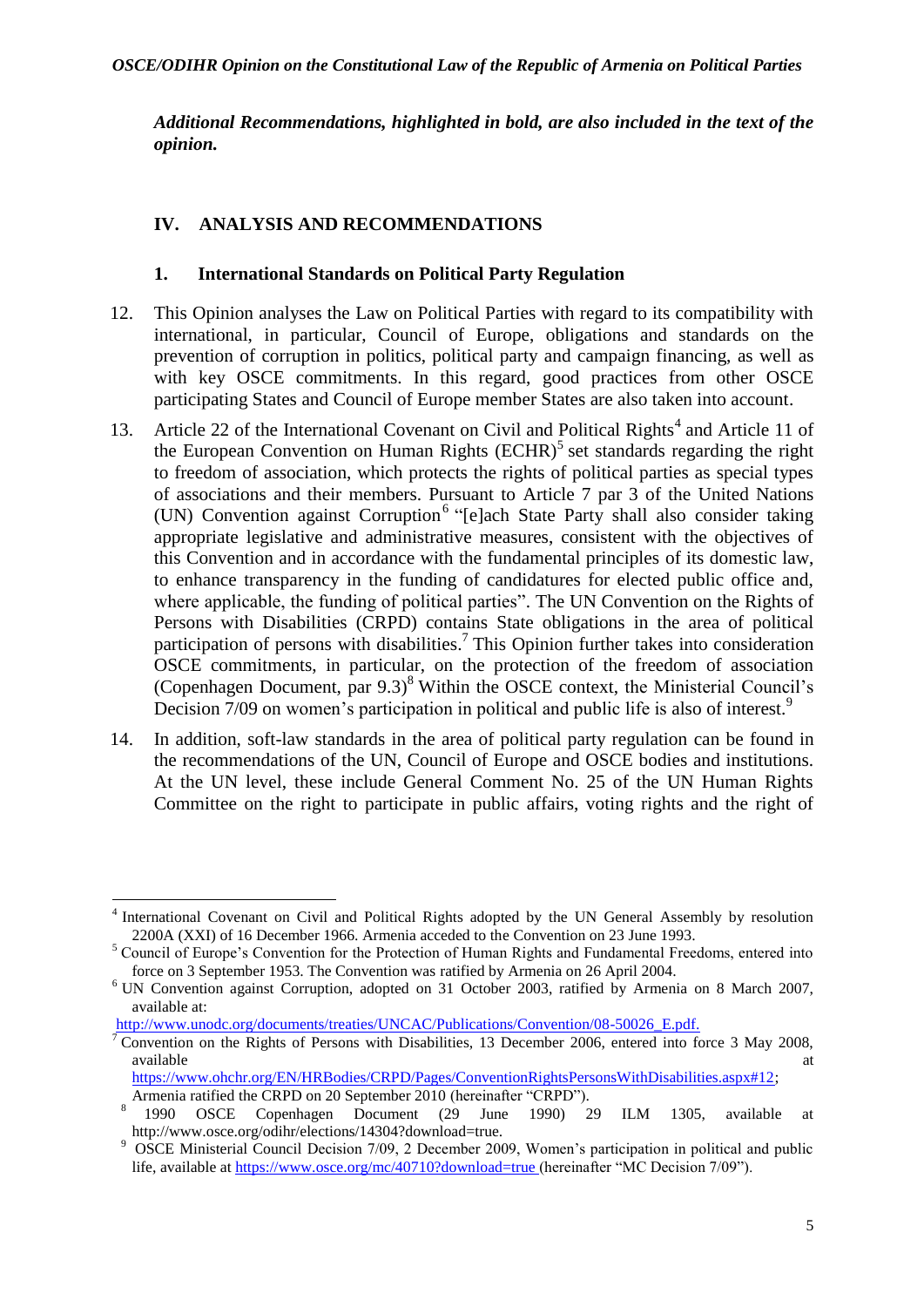equal access to public service.<sup>10</sup> Within the Council of Europe and OSCE area, Council of Europe Committee of Ministers Recommendation 2003(4) on Common Rules against Corruption in the Funding of Political Parties and Electoral Campaigns, <sup>11</sup> Recommendation 2003(3) on balanced participation of women and men in political and public decision making,  $^{12}$  as well as the Joint OSCE/ODIHR-Venice Commission Guidelines on Political Party Regulation are of relevance.<sup>13</sup> Throughout the Opinion, reference will also be made to previous opinions issued by OSCE/ODIHR and the Venice Commission. Additionally, election reports from previous OSCE/ODIHR election observation missions in Armenia are also referenced.<sup>14</sup>

## <span id="page-5-0"></span>**2. General Remarks**

- 15. Article 2 of the Law refers to a political party as a union of citizens. As mentioned in the 2016 Joint Opinion<sup>15</sup> a **general exclusion of foreign citizens and stateless persons from membership in political parties is not justified, as they should to some extent be permitted to participate in the political life of their country of residence, at least as far as they can participate in elections.<sup>16</sup> It is recommended to amend the Law accordingly.**
- 16. Similarly, as stated in the 2016 Joint Opinion, **it is recommended to reintroduce the principle of freedom of political parties into Article 4 and to explicitly mention the promotion of gender equality and inclusiveness in the provision, which would also pertain to the political participation of persons with disabilities, youth and national minorities.**

## <span id="page-5-1"></span>**3. Registration of Political Parties**

17. Compared to previous legislation and the draft reviewed in 2016, the requirements for registration have been liberalized, for example reducing the number of initial members necessary from 1000 to 800 (Article 9 par 2 of the Law) and increasing the time period

<sup>1</sup> <sup>10</sup> UN Human Rights Committee General Comment 25, *The right to participate in public affairs, voting rights and the right of equal access to public service*, UN Doc. CCPR/C/21/Rev.1/Add.7, available at [http://www.refworld.org/docid/453883fc22.html.](http://www.refworld.org/docid/453883fc22.html/)

<sup>11</sup> Council of Europe Committee of Ministers Recommendation 2003(4) on *Common Rules against Corruption in the Funding of Political Parties and Electoral Campaigns*, available at [http://www.coe.int/t/dghl/cooperation/economiccrime/cybercrime/cy%20activity%20interface2006/rec%202](http://www.coe.int/t/dghl/cooperation/economiccrime/cybercrime/cy%20activity%20interface2006/rec%202003%20(4)%20pol%20parties%20EN.pdf) [003%20\(4\)%20pol%20parties%20EN.pdf](http://www.coe.int/t/dghl/cooperation/economiccrime/cybercrime/cy%20activity%20interface2006/rec%202003%20(4)%20pol%20parties%20EN.pdf) (hereinafter "Recommendation 2003(4)").

<sup>&</sup>lt;sup>12</sup> Council of Europe Committee of Ministers Recommendation 2003(3) on *balanced participation of women and men in political and public decision making*, available at [https://search.coe.int/cm/Pages/result\\_details.aspx?ObjectID=09000016805e0848](https://search.coe.int/cm/Pages/result_details.aspx?ObjectID=09000016805e0848) (hereinafter "Recommendation 2003(4)").

<sup>&</sup>lt;sup>13</sup> OSCE/ODIHR and Venice Commission *Guidelines on Political Party Regulation* (2010), available at [http://www.osce.org/odihr/77812.](http://www.osce.org/odihr/77812) (hereinafter "Guidelines on Political Party Regulation")

<sup>&</sup>lt;sup>14</sup> All OSCE/ODIHR election observation mission reports can be found at: http://www.osce.org/odihr/elections/armenia.

 $^{15}$  *Op. cit.* footnote 1 par 18 (2016 Joint Opinion).

<sup>&</sup>lt;sup>16</sup> See Venice Commission, Guidelines and Explanatory Report on Legislation on political parties: Some Specific Issues (015 April 2004) CDL-AD (2004)007rev, Guidelines on, item "H".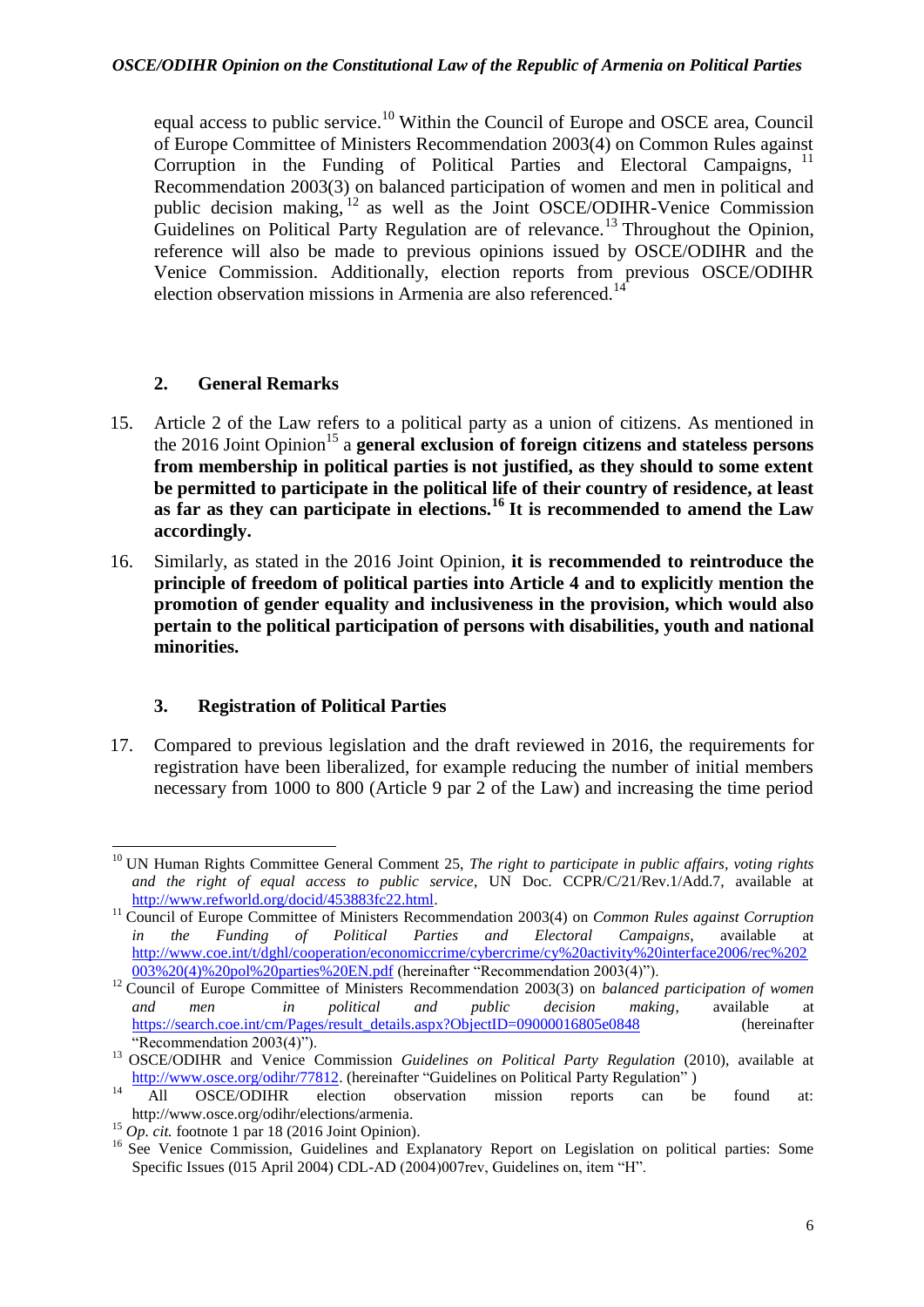for registration from 3 months to one year following the founding congress of the new party (Article 9 par 5 of the Law).

- 18. At the same time, the Law still contains several provisions which make establishment and registration overly burdensome for new political parties. For instance, the Law does still require the decisions on establishment, approval of the program and the statute as well as formation of governing and supervisory bodies to be adopted unanimously by the 100 founders attending the founding congress (Article 8 par 2 of the Law). **There is no reason to require unanimity of all the founders, which may be hard to achieve on all of these points. It is recommended, as stated in the 2016 Joint Opinion, to change the Law so that majority of votes of the founders is sufficient or to, at a minimum requiring a qualified majority of votes to be sufficient.**
- 19. **Similarly, it is recommended to revisit the requirement of having 800 members at the time of registration of a political party. The temporal gap between founding a party with 100 founders but not being able to register it before it has 800 members with geographical representation might leave political parties in an unnecessary legal limbo**.
- 20. Pursuant to Article 8 par 4 of the Law "[a]t least one month before the day of holding the founding congress, the organisers of the founding congress shall publish a notification about the time and venue of the founding congress of the political party, as well as the general provisions of the draft statute and draft programme of the political party on the official website for public notifications of the Republic of Armenia." This provision seems to disproportionately interfere with the internal rules of political parties. **While transparency of the activities, processes and aims of political parties is important, the provision introduces a disproportionate limitation that can in fact hinder the prompt registration of a political party and should be removed. Furthermore the founding congress itself could be used to develop the programme and other party documents through participatory processes which might make the requirement of publishing these documents prior to the congress illogical in some cases. Lastly, requirements in Article 8 par 4 and Article 9 par 7 to publish party documents on a country's official webpage for public notifications and the Ministry of Justice respectively are excessive and it should generally be sufficient to publish party documents on a party's own website.**

## <span id="page-6-0"></span>**4. Internal Party Democracy**

21. While, due to the important role of political parties in a democracy, some regulation of parties' internal functioning can be seen as necessary to guarantee proper functioning of political parties in a democratic society, "[s]ubstantive registration requirements and procedural steps for registration should be reasonable. Where such registration requirements exist, they should be carefully drafted to achieve legitimate aims necessary in a democratic society"<sup>17</sup> and must not unduly interfere with the right of parties as free associations to manage their own internal affairs.<sup>18</sup> Some OSCE participating States require publication of party constitutions or charters in order to ensure party members

<sup>1</sup>  $17$  *Op. cit.* footnote 13 par 66 (Guidelines on Political Party Regulation).

 $18$  Ibid par 97.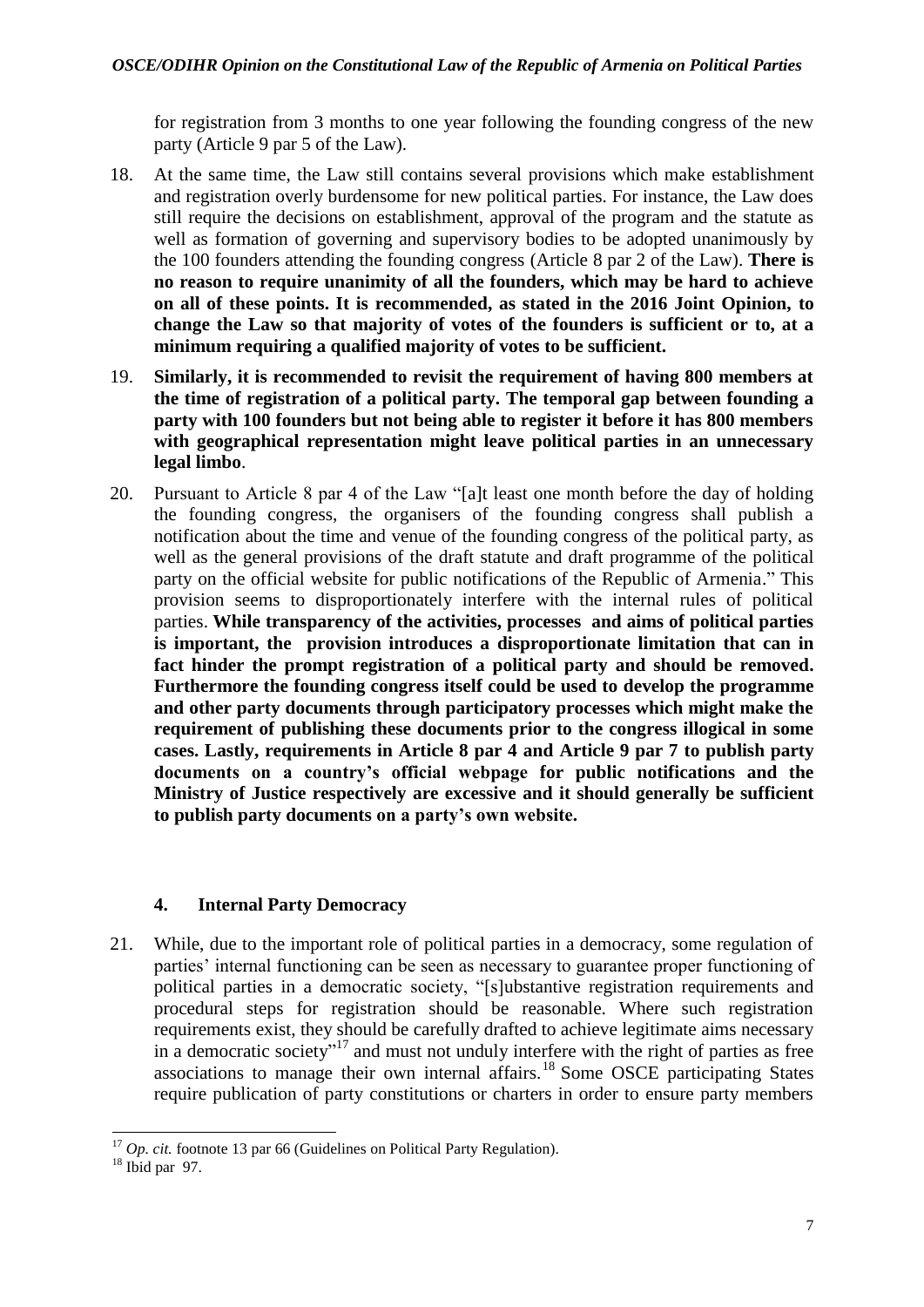are aware of their rights and responsibilities. However, the creation and processes of creating constitutions or charters should not be regulated in an overly prescriptive or detailed manner. Constitutions or charters should ideally provide members who believe that the party's constitution has been violated with internal avenues of redress. When the law allows access to civil courts, such access should only be provided following the exhaustion of internal avenues of redress $19$  and only in exceptional circumstances, such as, for instance, in cases of direct discrimination or violations of fundamental principles of rule of law, while at the same time providing effective protection for the fundamental rights to free association and expression $^{20}$ 

22. While it is noted positively that the drafters sought to somewhat ease the burden on political parties by, for example, changing the requirements of having party congresses every two years to every four years, or by deleting the requirement that the programme of a political party must set out how to fulfill the party's goals and objectives, **Articles 17 and 18 of the Law on governing bodies and on decision-making processes at the party congress remain too detailed and overregulate some internal processes which should be left up to the internal leadership and membership of the political parties.<sup>21</sup> There is no need to in detail regulate some of these processes by the State. In particular, the election of the head of the permanently functioning governing body (Article 17 par 3 (3) of the Law) could be done through a variety of ways (such as parliamentary caucus, members, mixed methods etc.) and should be left to a party to decide for itself.** 

## <span id="page-7-0"></span>**5. Financing of Political Parties**

- 23. The Law mitigates some of the shortcomings of the previous Draft Law by, for example, including loans, credits and debts as forms of donations under Article 24 par 1 of the Law or by introducing a cap for membership fees in order to not create loopholes through which donation limits can be circumvented in Article 23 par 3 of the Law.
- 24. According to Article 2 of the Council of Europe Recommendation Rec (2003)4, a donation to a political party is "any deliberate act to bestow advantage, economic or otherwise, on a political party" which includes in-kind donations, including in the form of real estate.<sup>22</sup> Article 24 par 2 regulates the caps on monetary donations, whereas par 3 deals with property. Both articles contain caps on monetary and real estate donations which seem reasonable and are in line with international practice. **However, the Law lacks clarity on whether there is a minimum age for donors or whether minors are allowed to donate to political parties, which might create a loophole to circumvent limits on individual donations.**
- 25. The Law does not contain provisions aiming at increasing the political participation of women, persons with disabilities or youth.

**<sup>.</sup>**  $19$  Ibid par 112

 $20$  Ibid par 229.

 $^{21}$  *Op. cit.* footnote, 1 par 34 (2016 Joint Opinion).

<sup>&</sup>lt;sup>22</sup>  $Op.$  *cit.* footnote 11 (Recommendation 2003(4)).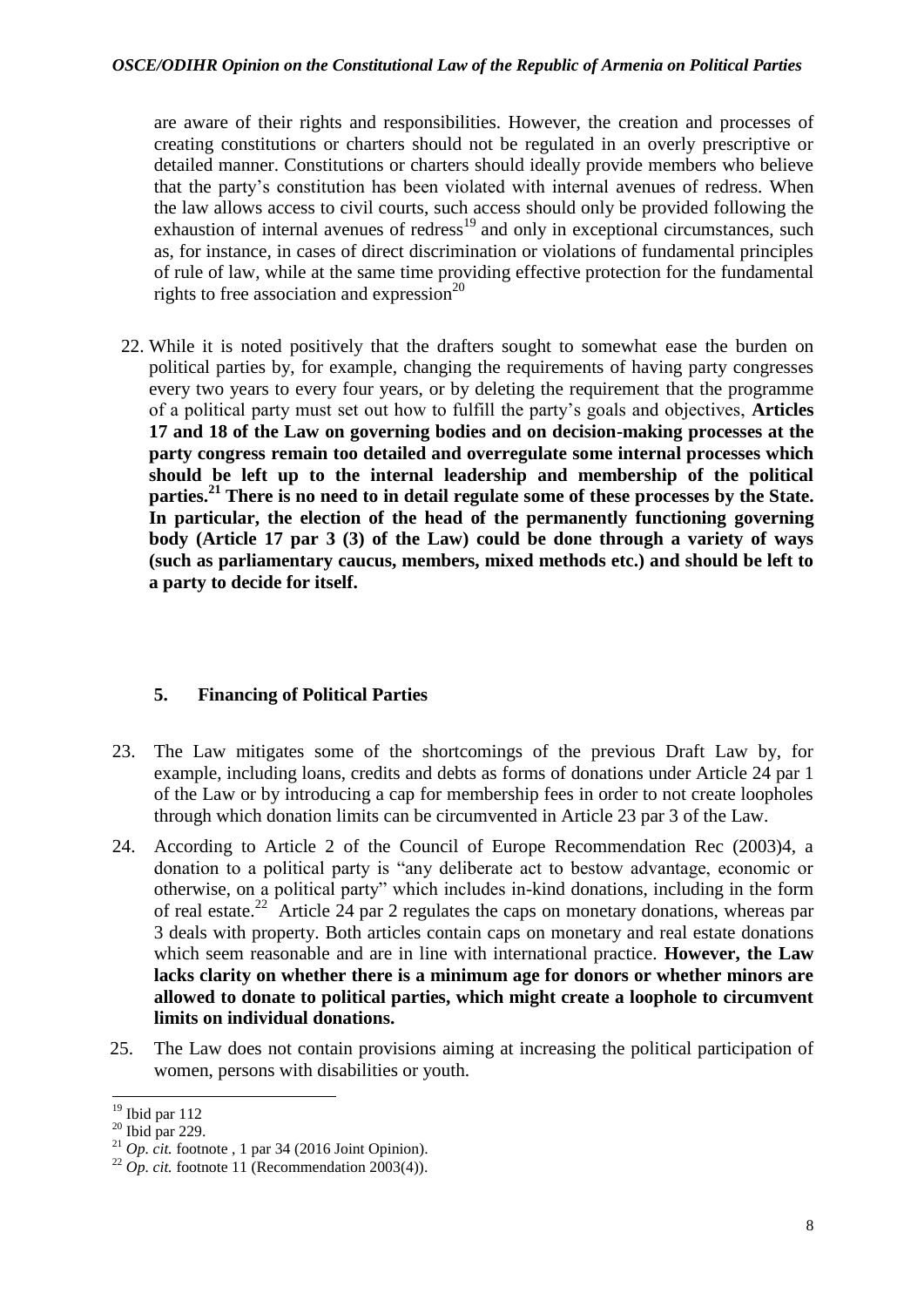- 26. **Allowing for the establishment of youth organizations within the party in line with international good practice; in this context, it is important to ensure that persons below the age of 18 can participate despite the legal age limit for party membership in Article 12 par 2 of the Law. Hence the legislator may consider mentioning youth organizations of political parties within the Law.**
- 27. Similarly, political finance for women remains one of the greatest barriers to women's entry into politics. For this reason, the legislator might consider mentioning specific women's sections within parties.  $^{23}$  In addition, consideration could be given to establishing temporary special measures which link allocation of some public funding to representation of women.<sup>24</sup> Some public funding could also be ear-marked for gender equality initiatives, such as for example training of female politicians , programmes related to women's empowerment and funds to support the functioning of women's sections. These initiatives are in line with emerging practice and international standards such as CEDAW<sup>25</sup>, the Beijing Declaration and Platform for Action<sup>26</sup>, Council of Europe Recommendation Rec(2003)3<sup>27</sup>, as well as the MC Decision 7/09. <sup>28</sup>
- 28. In addition, in accordance with another emerging international trend, public funds can also be used to increase participation in political life of persons with disabilities to political life in line with the CRPD.<sup>29</sup> Pursuant to Article 29 of the Convention, States shall "[e]nsure that persons with disabilities can effectively and fully participate in political and public life on an equal basis with others, directly or through freely chosen representatives, including the right and opportunity for persons with disabilities to vote and be elected." Through various measures ensuring accessibility and representation, States shall furthermore promote the participation of persons with disabilities "in the activities and administration of political parties" (Article 29 (b) (i) of the CRPD. Accordingly, legislation should ensure that persons with disabilities can participate in political life, including through engagement in political parties. Some public funding could also be ear-marked for initiatives supporting participation of persons with disabilities in political life. This may include public subsidies for providing campaign material in accessible formats or funds providing financial assistance of candidates with disabilities $^{30}$ .
- 29. It is welcomed that political parties have to publish the statements detailing funds and expenditure pursuant to Article 27 par 2 of the Law. However, it would be preferable to specify further where exactly to publish the statements, as the Law currently states that they have to be published "mass media" (in addition to the requirement to "post it on the official web-site of public notifications of the Republic of Armenia, as prescribed"). In order to receive wide coverage and to provide certainty to political parties as to what the publication requirement entails, **it is recommended to supplement the law with details of the kind of media (online and offline) in which the reports should be published and to**

**<sup>.</sup>**  $^{23}$  *Op. cit.* footnote 1, par 37 (2016 Joint Opinion).

 $24$  Ibid.

<sup>25</sup> *Op. cit.* footnote 2 (CEDAW).

<sup>&</sup>lt;sup>26</sup> Fourth World Conference on Women 'Beijing Declaration and Platform for Action' in 'Report' (17 October 1995) UN Doc A/CONF.177/20, 4.

<sup>27</sup> *Op. cit.* footnote 12 (Recommendation 2002(3).)

 $^{28}$  Op. cit. footnote 9 (MC Decision 7/09).

 $^{29}$  *Op. cit.* footnote 7 (CRPD).

<sup>&</sup>lt;sup>30</sup> See further OSCE/ODIHR Guidelines on Promoting the Political Participation of Persons with Disabilities (15 March 2019) e.g. p 51-52, 79, 97, available at https://www.osce.org/odihr/414344?download=true.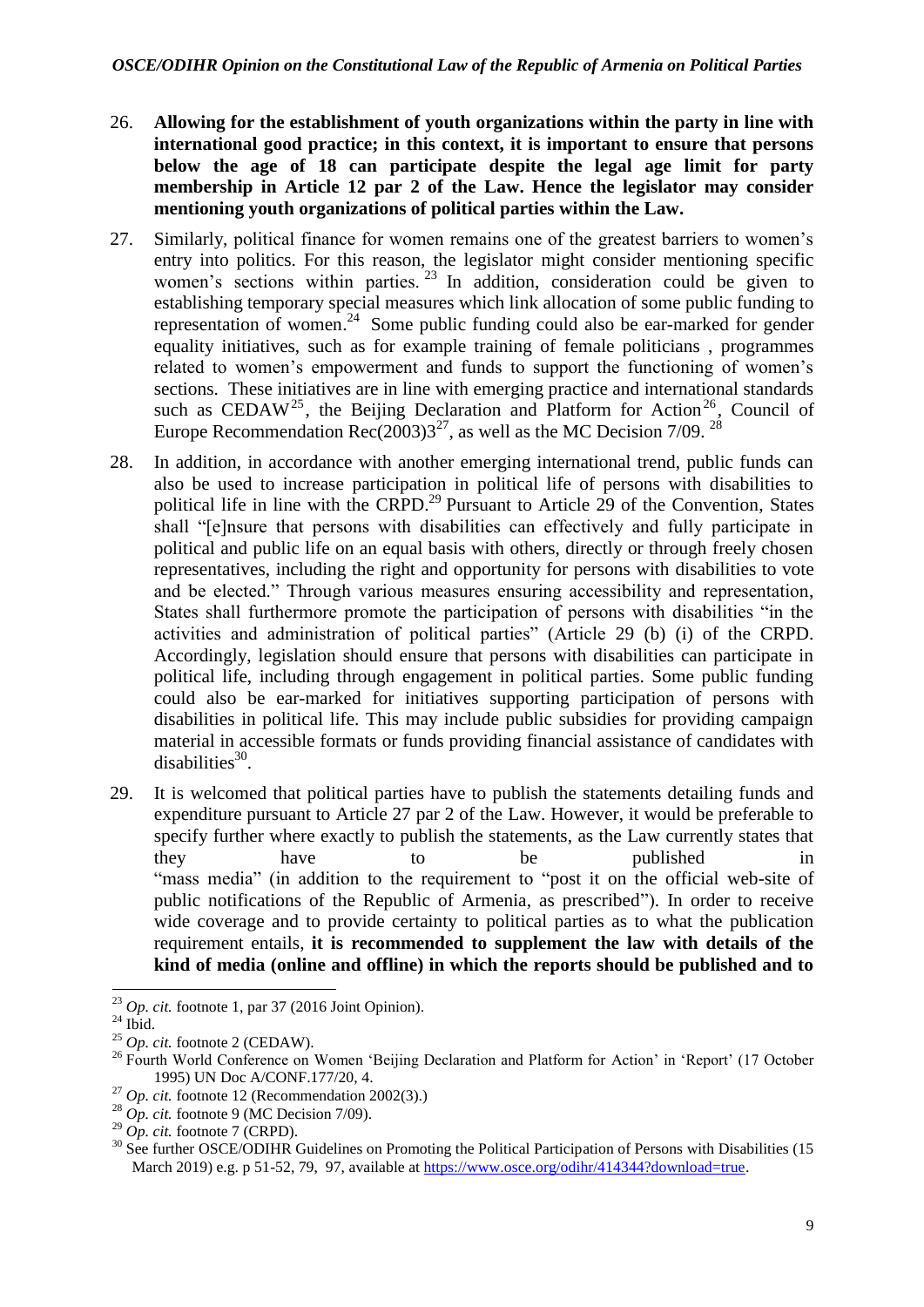#### **clarify that the publication should be available over an extended period of time and its format should be easily searchable and accessible**. 31

### <span id="page-9-0"></span>**6. Oversight**

- 30. As stated in Article 14 a of Recommendation 2003(4): "States should provide for independent monitoring in respect of the funding of political parties and electoral campaigns. The independent monitoring should include supervision over the accounts of political parties and the expenses involved in election campaigns as well as their presentation and publication."<sup>32</sup>
- 31. Chapter 8 of the Law dealing with oversight of political parties only contains one article, namely Article 30, while the reporting obligations of political parties and particulars on the audits of these statements are detailed in Chapter 6, Articles 27-28 of the Law. While some details regarding the composition and the mandate of the Oversight and Audit Service (hereinafter "OAS") are regulated in Article 29 of the Electoral Code and while the appeals process against decisions of the CEC is outlined in the Electoral Code, many details are lacking that should be regulated when it comes to the oversight of political parties' activities. Legislation should define the procedure for appointing its members, clearly delineate their powers and activities as well as specify the types and scope of violations requiring sanction (see pars 37-42 *infra*) . 33
- 32. Legislation must include guidelines on how a legal violation may be brought to the attention of oversight bodies, what powers of investigation are granted to such bodies, and the range of applicable sanctions. Generally, legislation should grant oversight agencies the ability to investigate and pursue potential violations. While Article 29 par 6 of the Electoral Code delineate the powers of the OAS and also state that the OAS has the power to "receive" statements from banks, political parties and entities providing goods, services or carrying out works statements necessary for their monitoring tasks, it is unclear how far the investigative powers of the OAS go. Without such investigative powers, agencies are unlikely to have the ability to effectively implement their mandate.<sup>34</sup> Additionally, Article 29 par 6 does not empower the OAS to receive information from other public entities and institutions that may have information relevant to the OAS audits**. These issues should rectified in the Law by clearly stating that the OAS has investigative powers and by outlining them clearly, including deadlines in accordance to which entities have to comply with OAS**

1

<sup>&</sup>lt;sup>31</sup> See also OSCE/ODIHR Opinion on Opinion on Laws Regulating the Funding of Political Parties in Spain (30 October 2017) par 55, available athttps://www.legislationline.org/download/action/download/id/7479/file/310\_POLIT\_ESP\_30October2017; OSCE/ODIHR Opinion on Draft Amendments to some Legislative Acts of Ukraine concerning Transparency of Financing of Political Parties and Election Campaigns (14 September 2014), available at https://www.legislationline.org/download/id/5600/file/258\_POLIT\_UKR\_11Sep%202014\_en.pdf par 25; OSCE/ODIHR-Venice Commission Joint Opinion on the Draft Act to Regulate the Formation, the Inner Structures, Functioning and Financing of Political Parties and their Participation in Elections of Malta (14 October 2014), available at http://www.legislationline.org/documents/id/19359, par 38; and OSCE/ODIHR-Venice Commission Joint Opinion on the Draft Amendments to some Legislative Acts Concerning Prevention of and Fight against Political Corruption of Ukraine (26 October 2015) par 60, available at http://www.legislationline.org/documents/id/19868.

 $32$  *Op. cit.* footnote 11 (Recommendation 2003(4)).

 $33$   $Op.$  *cit.* footnote 13, par 213 (Guidelines on Political Party Regulation).

 $34$  Ibid par 220.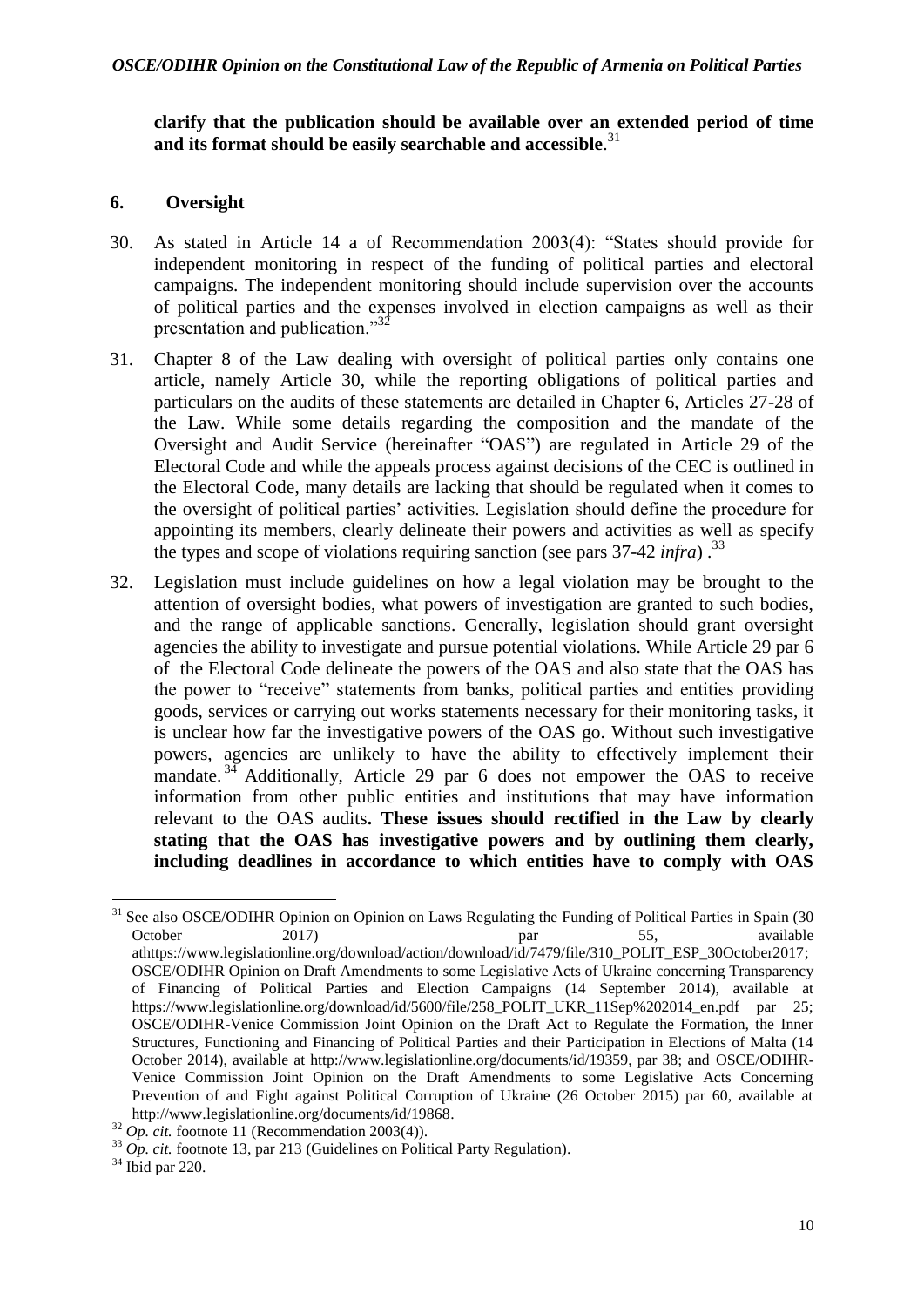### **requests. In addition, the procedure for receiving complaints and for the oversight body to investigate complaints should be spelled out in detail.**

- 33. In general, the framework of public funding is not sufficiently linked to requirements of transparency and reporting, leading to a discrepancy between Chapter 5 on one hand and Chapters 6, 8 and 9 on the other. According to Article 27 of the Law, political parties have to publish annual reports on their income and expenditure and are required to inform the Central Electoral Commission of its publication. Additionally, political parties whose assets exceed ten thousand-fold of the minimum salary prescribed by law have to undergo an audit before publication of its statements pursuant to Article 28 and, according to Article 28 par 3, "Political parties having received funding from the State Budget as prescribed by this Law shall be obliged to publish the statements only after undergoing audit and along with the audit opinion, where the funding from the State Budget in the reporting year has exceeded three thousand-fold of the minimum salary". However, these reporting obligations are not immediately linked with the allocation of public funding, subject to proper and timely fulfillment of a political party's reporting obligation or the possibility to suspend public funding in cases of inaccurate or missing reports.
- 34. Funding of political parties, in particular public funding, must be accompanied by supervision of the parties' accounts by specific public bodies and public funding can only be allocated once a party has fulfilled its reporting, disclose and audit obligations.<sup>35</sup> The monitoring of income and expenditure, including from private sources, is necessary to ensure integrity and independence of political parties from wealthy individuals and political corruption. Monitoring of political parties is also a crucial part of sanctioning violations of the laws and regulations that govern political parties in a way that is proportionate, dissuasive and effective.<sup>36</sup> It is recommended to make the allocation of **public funding conditional upon the adequate fulfillment of reporting requirements as well as compliance with relevant accounting and auditing prior to receiving public funding. <sup>37</sup> Additionally, the reporting obligation under Article 28 par 3 of the Law should be extended to all political parties receiving public funds.**
- 35. Further, while detailed, objective and non-discriminatory procedural standards specifying how and on what grounds parties are chosen for auditing are important, **the Law should also specify that, at a minimum, the OAS should have the power to initiate an audit if it receives credible information of falsified reports or other serious financial violations.**
- 36. **Furthermore, adequate financing to ensure the proper functioning and operation of the regulatory body are also necessary. As the 2018 ODIHR Election Observation Mission Final Report stated "[l]egislator and the CEC should clearly define the OAS mandate for financial control and provide it with necessary material and human resources in order to ensure that the OAS is fulfilling a meaningful oversight of campaign finance."<sup>38</sup>**

1

 $35$  Ibid par 189.

<sup>36</sup> *Op. cit*. footnote 11 appendix, Article 16 (Recommendation 2003(4).

<sup>&</sup>lt;sup>37</sup> *Op. cit.* footnote 13, par 192 (Guidelines on Political Party Regulation).

<sup>&</sup>lt;sup>38</sup> ODIHR Election Observation Mission Final Report, Republic of Armenia Early Parliamentary Elections 9 December 2018 Recommendation 14, available at [https://www.osce.org/odihr/elections/armenia/413555?download=true.](https://www.osce.org/odihr/elections/armenia/413555?download=true)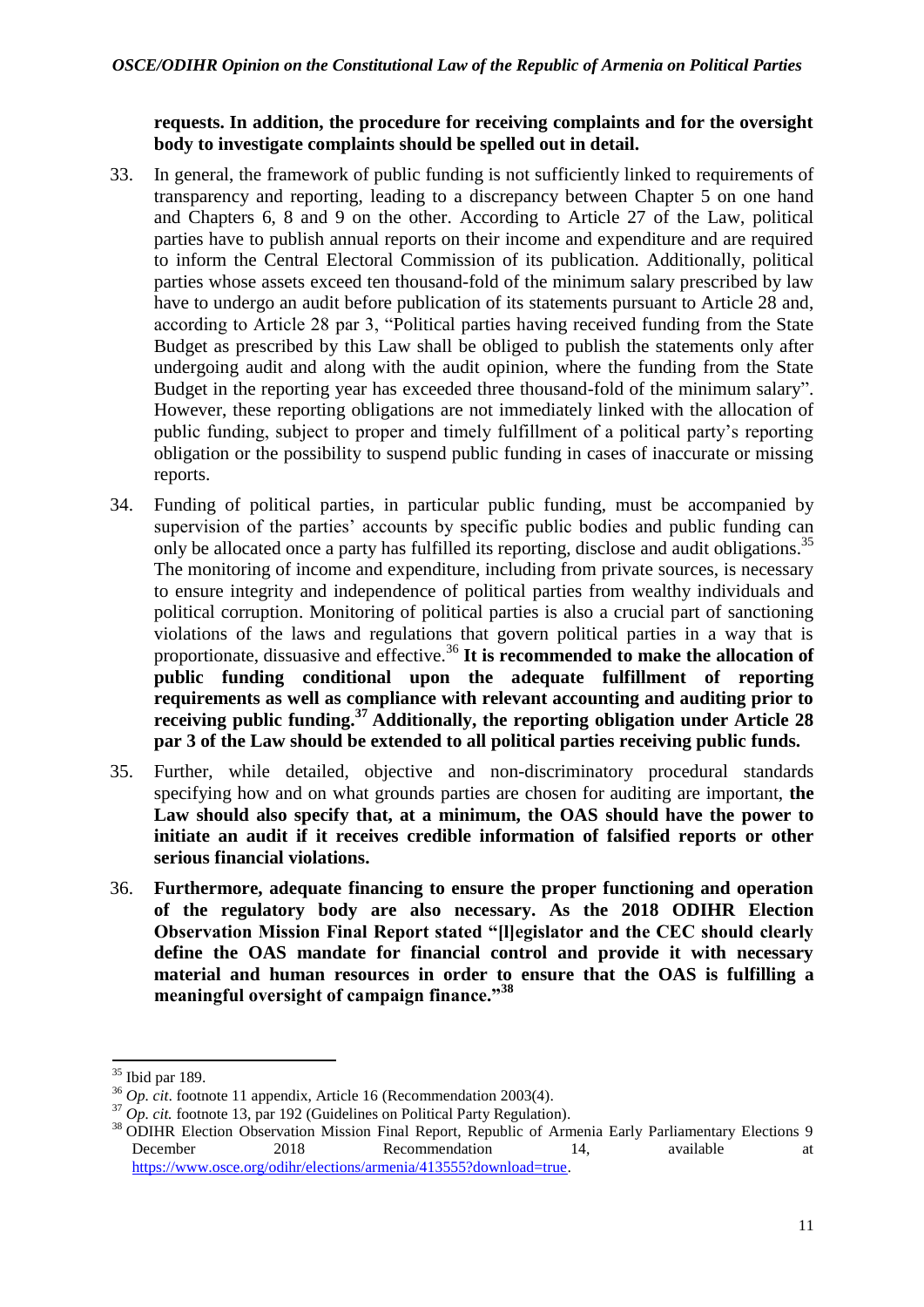## **4. Sanctions**

<span id="page-11-0"></span>37. Chapter 9 deals with sanctions political parties face for "gross violations" of the Law (Article 32 par 1 (1) of the Law) or for not having participated in elections for two consecutive times (Article 32 par  $1 \text{ (2)}$  of the Law). However, the only sanctions explicitly detailed in the Law are suspension or prohibition of the party activities.

## <span id="page-11-1"></span>*4.1. Gross Violation*

38. The Law defines "gross violation" in Article 32 par 2 as "(1) violation of the procedure prescribed by law for the disposal of donations or publication of the annual statements of the political party or provision of documents prescribed by law and failure to eliminate the violation within a thirty-day period after being subjected to liability as provided for by the Administrative Offences Code of the Republic of Armenia; or commission of such a violation during the foundation or state registration of a political party, for which the political party would not be registered if it has been known at the moment of state registration." As pointed out in the 2016 Joint Opinion, this definition is vague and refers to an array of actions, without differentiating between minor and more serious actions.<sup>39</sup> As previously mentioned "[t]he suspension of a political party is a particularly invasive and exceptional measure, and should only be imposed in the most serious cases involving particularly grave violations of the rules on donations or on reporting, if other less invasive measures have proven ineffective".<sup>40</sup> Hence, OSCE/ODIHR recommends that **the term "gross nature of the violation of the law" in Article 32 should reflect the gravity of the violation, while paying due regard to the proportionality principle** as outlined in the OSCE/ODIHR and Venice Commission Second Joint Opinion on the Electoral Code.<sup>41</sup>".

## *4.2. Proportionality of Sanctions*

- <span id="page-11-2"></span>39. Requirements can only be effective if they are accompanied by effective sanctions in case the requirements are not met. Article 16 of Recommendation Rec (2003)4 emphasizes the need for 'effective, proportionate and dissuasive sanctions' for breaches of party and campaign finance rules. Sanctions should always be compatible with the principle of proportionality. Prior to the enactment of any sanction, the regulatory authority should carefully consider the sanction's aim, balanced against the possible detrimental effect to political pluralism or the enjoyment of protected rights. When sanctions are imposed, the public should be informed of the facts giving rise to the legal violation and the particular sanction imposed on the political party.<sup>42</sup>
- 40. In particular, when it comes to reporting requirements, the Law foresees no possibility of proportionate, gradually escalating sanctions, ranging from fines to suspending or withholding public funding for a set period of time to the possibility of criminal sanctions. While, in the Armenian context, sanctions might be detailed in other pieces of legislation and not necessarily mentioned in the Law, it be preferable if external legislation were cross-referenced in order to ensure that proportionate, effective and

**<sup>.</sup>** <sup>39</sup> *Op. cit.* footnote 1, par 51 (2016 Joint Opinion).

 $40$  Ibid.

<sup>&</sup>lt;sup>41</sup> Ibid; see also OSCE/ODIHR Second Joint Opinion on the Electoral Code (13 October 2016) pars 54-56, available at [http://www.osce.org/odihr/elections/armenia/275511?download=true.](http://www.osce.org/odihr/elections/armenia/275511?download=true)

<sup>42</sup> *Op. cit.* footnote 13, par 227 (Guidelines on Political Party Regulation).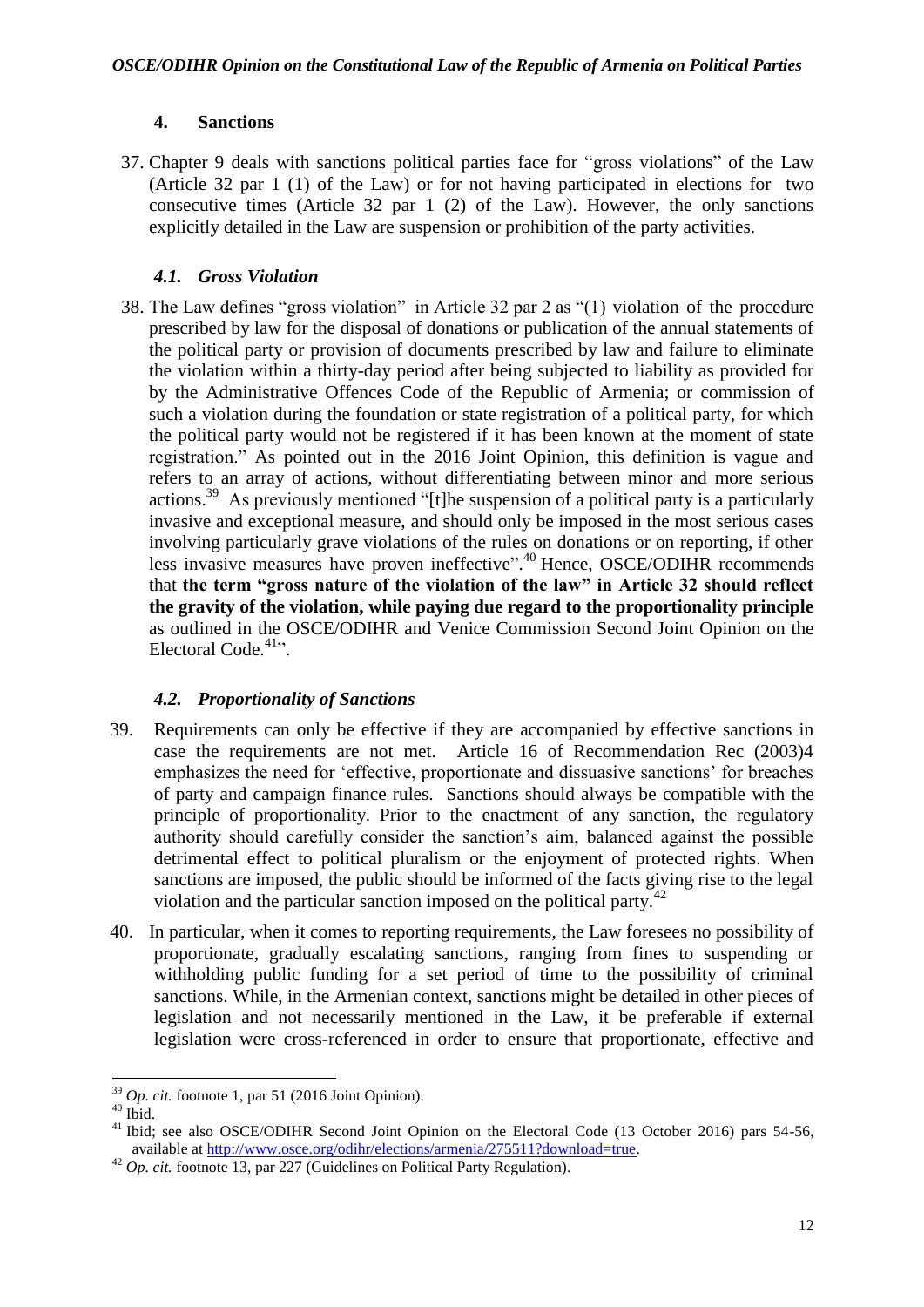dissuasive sanction are, in fact, available for all the violations listed in the Law. While stating this, it is important to keep in mind that, in general, administrative sanctions or fines, or other sanctions such as the temporary suspension of public funding or of other forms of public support are preferred responses to the improper acquisition or use of funds by parties. Criminal sanctions should only be imposed for serious violations of financial regulations, which undermine public integrity. Sanctions should be proportionate and allow for a certain level of flexibility based on the seriousness of the offence.

41. Sanctions should be specifically tailored to the type of violation and the law should be particularly clear about what type of sanctions a violation of financial provisions on reporting and disclosure obligations entail. In accordance with the ODIHR-Venice Commission Guidelines on Political Parties, an escalating catalogue of available sanctions should include, as applicable in the national context:

• Administrative fines, the amount of which should be determined according to the nature of the violation – including whether the violation is recurring;

 Partial or total loss of public funding and other forms of public support for a set period of time;

- Ineligibility for state support for a set period of time;
- Partial or total loss of reimbursement for campaign expenses;

 Forfeiture to the state treasury of financial support previously transferred to or accepted by a party;

Ineligibility to run candidates in elections for a set period of time

 In the cases involving significant violations, criminal sanctions against the party members responsible for the violation(s);

 Annulment of a candidate's election to office, but only as determined by a court of law, in compliance with due process of law and only if the legal violation is likely to have impacted the electoral result; and

 Loss of registration status for the party. partial or total loss of public funding and other forms of public support for a set period of time. $43$ 

42. **The legislator should ensure a catalogue of dissuasive and effective sanctions is applicable, which are proportionate to violations of the Law, in particular, of reporting and disclosure obligations. If sanctions for the violations of the Law are detailed in other pieces of legislation, it would be preferable for the Law to crossreference these.**

## <span id="page-12-0"></span>**5. Final Comments**

43. Article 12 par 2 of the Law is not in line with the 2006 Convention on the Rights of Persons with Disabilities (CRPD). Article 12 par 2 of the CRPD states that "States Parties shall recognize that persons with disabilities enjoy legal capacity on an equal basis with others in all aspects of life" whereas pursuant to Article 29 (b) (i) States Parties shall undertake to promote actively an environment in which persons with disabilities can participate in "non-governmental organizations and associations concerned with the public and political life of the country, and in the activities and

**<sup>.</sup>**  $43$  Ibid par 225.